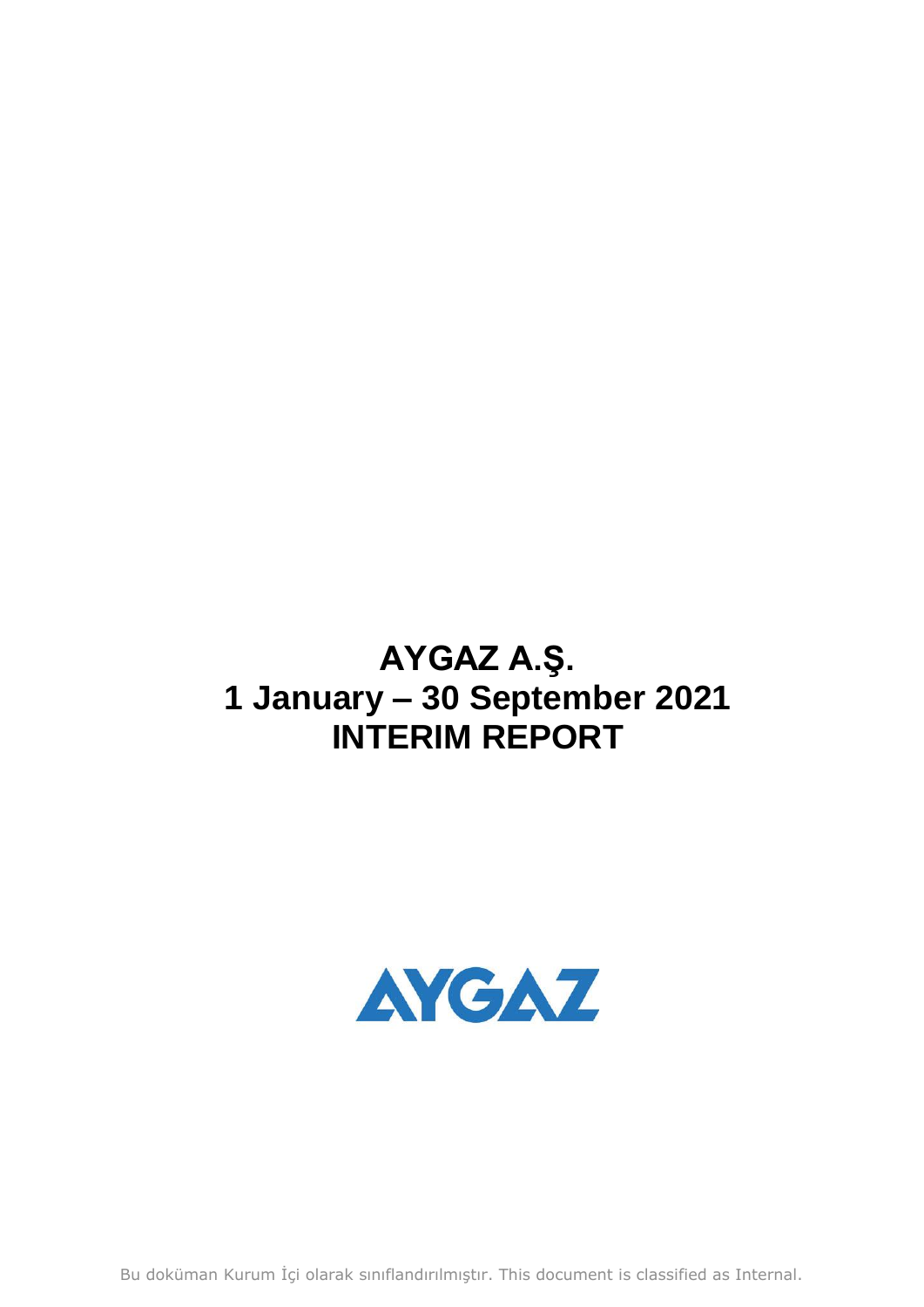## **BUSINESS AREA**

The main activity of the Company is purchasing liquefied petroleum gas (LPG) from domestic refineries and overseas market, stocking, filling and delivery to retailers for distribution to customers as cylinder, autogas and bulk gas. Aygaz A.S ('Company') has a facility that produces cylinders, valves, small bulk gas tanks, pressure regulators and similar items besides five marine terminals, six filling plants and seven distribution centers operated by the most modern technology which comply with international standards. As of the end of September 2021, Aygaz Group serve to customers with 2,279 cylinder dealers and 1,765 autogas stations.

Production and distribution of LPG equipments are also included in the activities as well as manufacture, purchase, sales and after sales of LPG cylinders, LPG tanks, LPG stoves and other supplementary materials which support the Company's main business and which are necessary equipment for the end-user.

The company is registered to Istanbul Trade Registry with number 80651 (Mersis No: 0-1190-0510-2700141) and contact information of its headquarters and branches appear on its website, www.aygaz.com.tr.

# **CAPITAL AND SHAREHOLDING STRUCTURE**

The issued capital of our company is 300.000.000 TL and the recent increase transaction was registered with the Capital Markets Board's decision dated June 6, 2008 and was published in the Turkish Trade Registry Gazette on June 23, 2008.

| Company's                         |                   |
|-----------------------------------|-------------------|
| Issued capital                    | 300,000,000.00 TL |
| Upper limit of registered capital | 500,000,000.00 TL |

| The shareholding structure<br>as of September 30, 2021 | TL             | %      |
|--------------------------------------------------------|----------------|--------|
| Koç Holding A.Ş.                                       | 122,053,514.26 | 40.68  |
| Temel Ticaret ve Yatırım A.Ş.                          | 17,324,090.53  | 5.77   |
| Koç Family                                             | 14,264,964.78  | 4.76   |
| Liquid Petroleum Gas Dev. Co.                          | 73,545,660.24  | 24.52  |
| Free Float*                                            | 72,811,770.18  | 24.27  |
| <b>Total</b>                                           | 300,000,000.00 | 100.00 |

\* The free floating shares in the amount of TL 2,725,041.31 (ratio to capital 0.91%) belong to Hilal Madeni Eşya Ticaret Sanayi ve Yatırım A.Ş., of which Liquid Petroleum Gas Dev. Co. is a 100% shareholder.

# **BOARD OF DIRECTORS**

Division of duties among the Board of Directors which are elected in the Ordinary General Assembly dated March 31, 2021 are determined by the Board Resolution dated April 1, 2021 as below;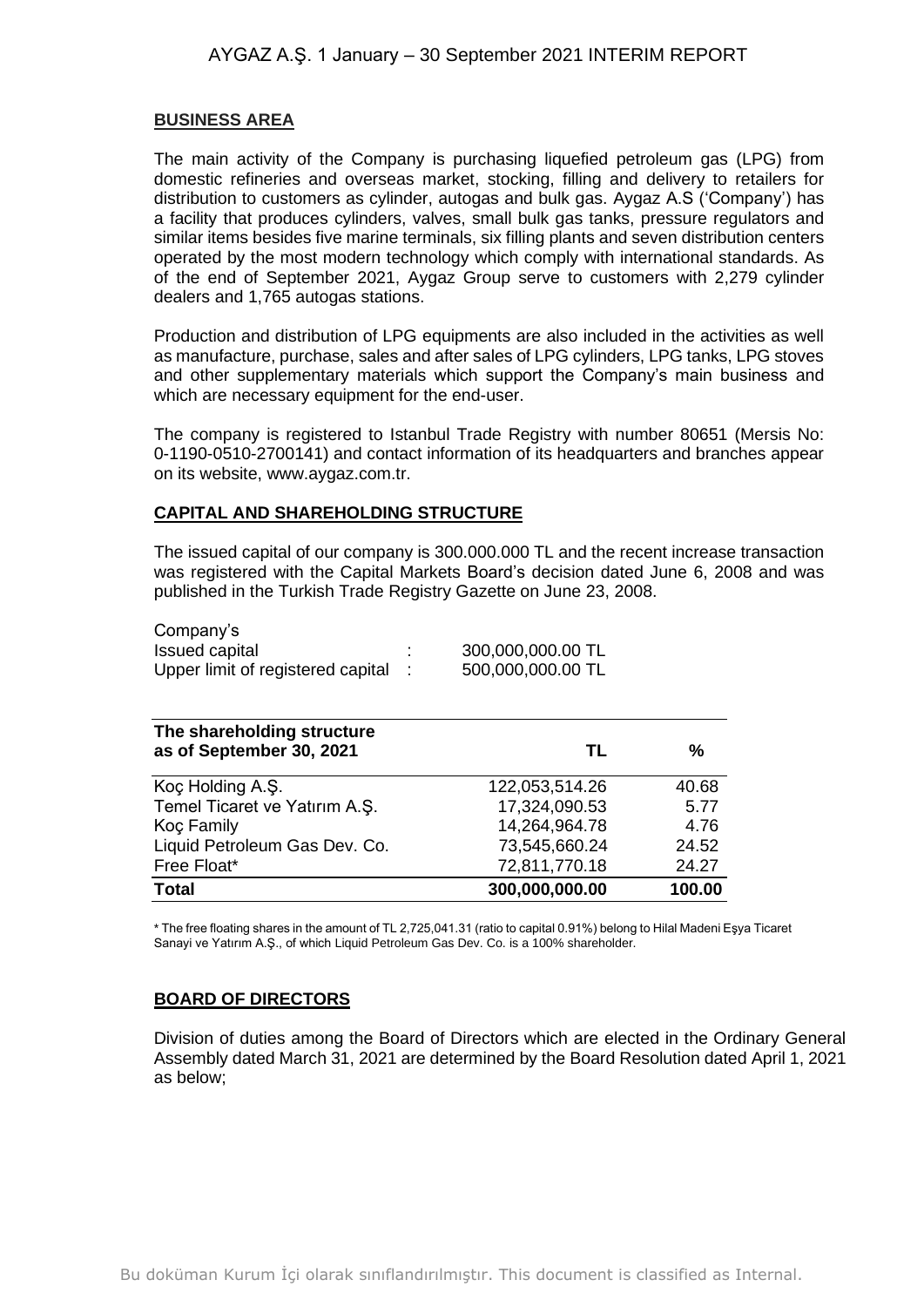#### **Board of Directors**

| Rahmi M.Koç                 |    |
|-----------------------------|----|
| Ömer M. Koç                 | D  |
| Alexandre F.J. Picciotto    | M  |
| Dr. Bülent Bulgurlu         | N  |
| Levent Çakıroğlu            | N  |
| Yağız Eyüboğlu              | N  |
| Kutsan Çelebican            | Ir |
| Kemal Ege Cansen            | Ir |
| Dr. Şadan Kaptanoğlu Dikici | Ir |
|                             |    |

Chairman of the Board of Directors Deputy Chairman of the Board of Directors Aember dember Jember **Member** ndependent Member ndependent Member ndependent Member

# **Executive Committee**

| Rahmi M.Koç              | Chairman |
|--------------------------|----------|
| Ömer M. Koç              | Member   |
| Ali Y. Koç               | Member   |
| Alexandre F.J. Picciotto | Member   |
| Caroline N. Koç          | Member   |
|                          |          |

## **Audit Committee**

| Kutsan Çelebican |                             | Chairman |
|------------------|-----------------------------|----------|
|                  | Dr. Şadan Kaptanoğlu Dikici | Member   |

## **Corporate Governance Committee**

| Kutsan Çelebican | Chairman |
|------------------|----------|
| Yağız Eyüboğlu   | Member   |
| Gökhan Dizemen   | Member   |

#### **Risk Management Committee**

| Dr. Şadan Kaptanoğlu Dikici | Chairman |
|-----------------------------|----------|
| Dr. Bülent Bulgurlu         | Member   |

#### **EXECUTIVE MANAGEMENT**

| Gökhan Tezel             | General Manager                                               |
|--------------------------|---------------------------------------------------------------|
| Gökhan Dizemen           | Assistant General Manager (Finance)                           |
| Ayşe Abamor Bilgin       | Assistant General Manager (Technical Affairs and Investments) |
| Fikret Coşar             | <b>Assistant General Manager (Sales)</b>                      |
| Rıdvan Uçar              | Assistant General Manager (Marketing and Innovation)          |
| <b>Nurettin Demirtas</b> | Director (Affiliates and Accounting)                          |
| Senol Zafer Polat        | Director (Cylinder Gas Sales)                                 |
| Hakan Öntürk             | Director (Autogas Sales)                                      |
| Elifcan Yazgan           | Director (Supply Chain)                                       |
|                          |                                                               |

Detailed profiles of the Board of Directors and Executive Managers and the principles of the Committees which are established by the Board of Directors are available at the website of Aygaz. [\(www.aygaz.com.tr\)](http://www.aygaz.com.tr/)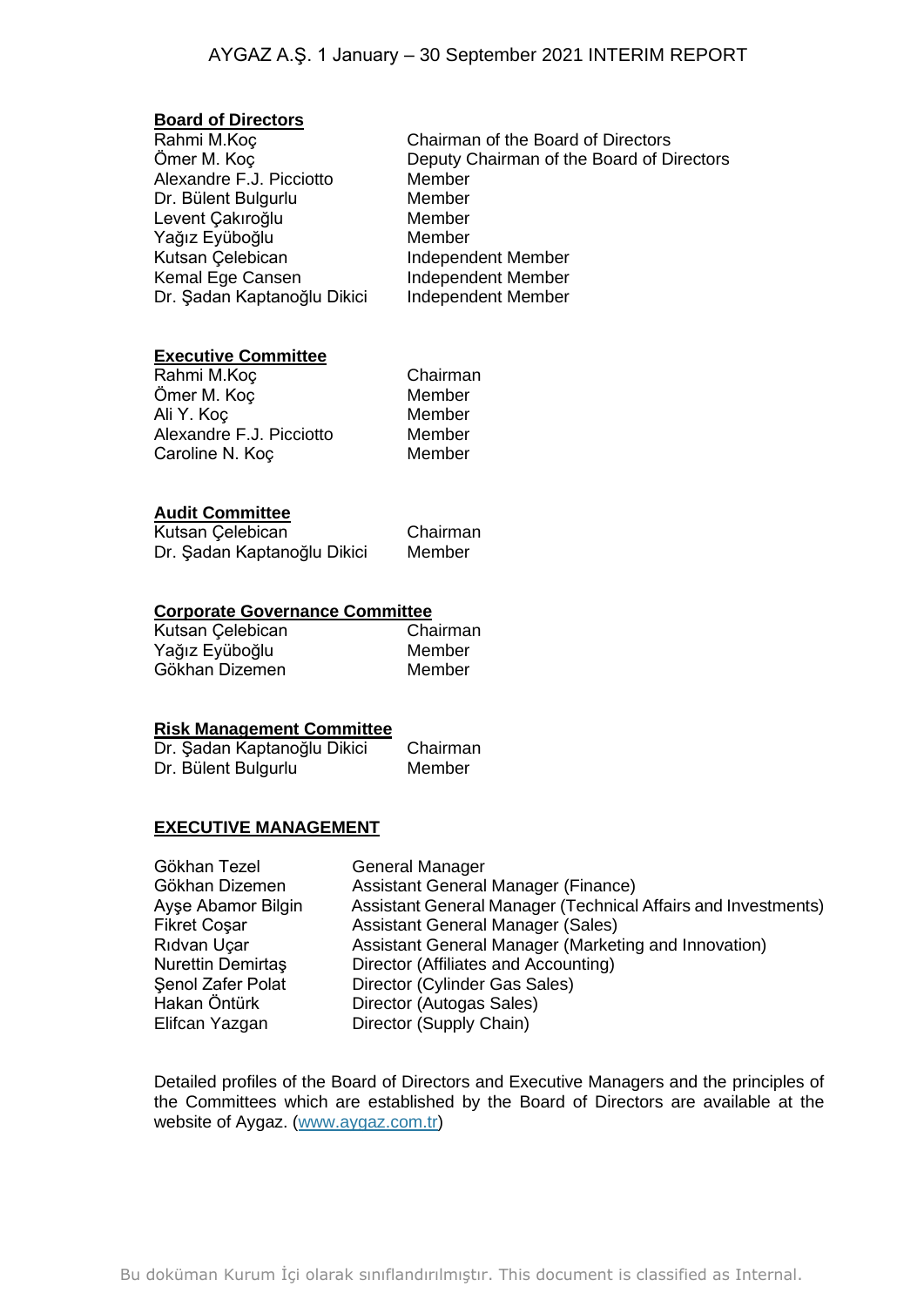## **SUBSIDIARIES and AFFILIATES**

The details of the subsidiaries and affiliates included in the consolidation are as below:

|                                                            | Place of      |                              |
|------------------------------------------------------------|---------------|------------------------------|
|                                                            | incorporation |                              |
| Subsidiaries                                               | and Operation | <b>Principal Activity</b>    |
| Anadoluhisarı Tankercilik A.Ş.                             | Turkey        | Shipping                     |
| Kandilli Tankercilik A.Ş.                                  | Turkey        | Shipping                     |
| Kuleli Tankercilik A.Ş.                                    | Turkey        | Shipping                     |
| Kuzguncuk Tankercilik A.Ş.                                 | Turkey        | Shipping                     |
| Akpa Day. Tük. Lpg ve Akar. Ürün. Paz. A.Ş.                | Turkey        | Marketing                    |
| Aygaz Doğal Gaz Toptan Satış A.Ş.                          | Turkey        | Natural gas                  |
| Aygaz Doğal Gaz İletim A.Ş.                                | Turkey        | Natural gas                  |
| Sendeo Dağıtım Hizmetleri A.Ş.                             |               |                              |
| (previous title: Aygaz Aykargo Dağıtım Hizmetleri A.Ş.)    | Turkey        | Cargo Transport/Distribution |
| Bal Kaynak Su İthalat İhracat Sanayi ve Ticaret A.Ş Turkey |               | Water distribution           |
|                                                            |               |                              |
|                                                            |               |                              |
|                                                            | Place of      |                              |
|                                                            | incorporation | Principal                    |
| Investments in associates and Joint ventures               | and Operation | Activity                     |
| Enerji Yatırımları A.Ş.                                    | Turkey        | Energy                       |
| Entek Elektrik Üretimi A.Ş.                                | <b>Turkey</b> | Electricity                  |
| Opet Aygaz Gayrimenkul A.Ş.                                | Turkey        | <b>Real Estate</b>           |
|                                                            |               | LPG supply,                  |
|                                                            |               | filling and                  |
| United LPG Ltd. (*)                                        | Bangladesh    | distribution                 |
|                                                            |               |                              |
|                                                            | Place of      |                              |
|                                                            | incorporation | Principal                    |
| <b>Financial Assets</b>                                    | and Operation | Activity                     |
|                                                            |               |                              |
| Koç Finansal Hizmetler A.Ş.                                | Turkey        | Finance                      |
| Ram Diş Ticaret A.Ş.                                       | Turkey        | Trade                        |
| Tanı Pazarlama ve İletişim Hizmetleri A.Ş. (**)            | Turkey        | Marketing                    |
| Tat Gida Sanayi A.Ş.                                       | Turkey        | Food                         |

(\*) It is resolved to name the Joint Venture Company as United Aygaz LPG Ltd. with the protocol signed on January 20, 2021. The title change will be realized with an application following the completion of the necessary permit procedures by the related Ministry.

(\*\*)It is resolved to transfer the shares and the transaction is expected to be completed until the year-end.

In July 2010, the Company has restructured its shipping operations under new legal entities, and established Anadoluhisarı Tankercilik A.Ş., Kandilli Tankercilik A.Ş., Kuleli Tankercilik A.Ş. and Kuzguncuk Tankercilik A.Ş. with an effective ownership interest of 100%. The main activities of these companies are to purchase, build or rent vessels and to operate them in domestic and/or overseas transportation of crude oil, petroleum products, liquid petroleum gas, natural gas and solid, liquid and liquefied products. The vessel named "Kuleli", included in Company assets and used in liquid petroleum gas transportation, is sold in cash on October 13, 2017. Kuleli Tankercilik A.Ş has purchased 100% shares of Bal Kaynak Su İthalat İhracat Sanayi ve Ticaret A.Ş. ('Bal Kaynak') on March 14, 2019. Bal Kaynak continues its water activities with the aim of ensuring sustainable production.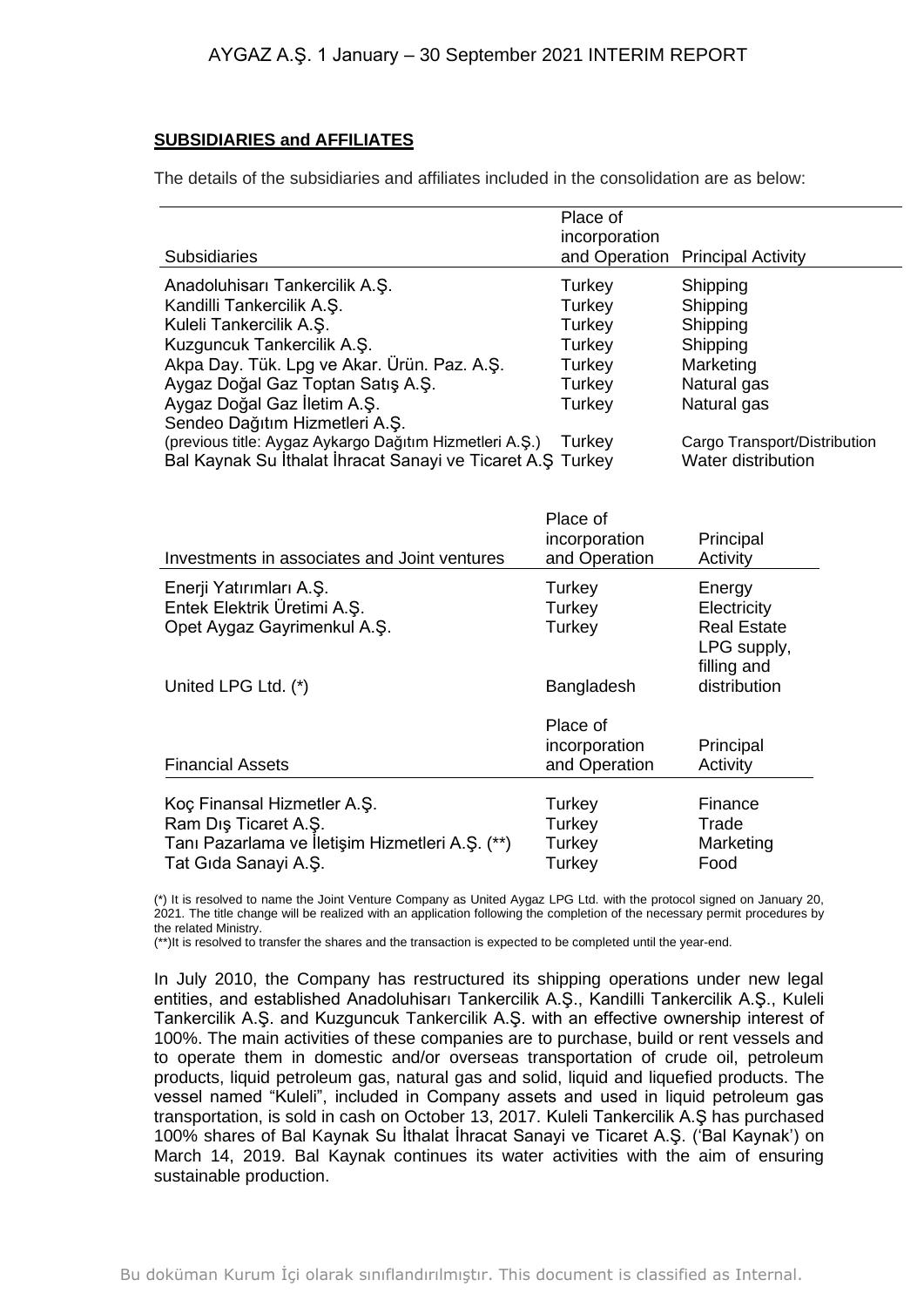Akpa Dayanıklı Tüketim LPG ve Akaryakıt Ürünleri Pazarlama A.Ş ("Akpa") reached to its current structure with the merger of four subsidiaries of Koç Holding Energy Group at the end of 2001. At the time of merger, the company name was Bursa Gaz ve Ticaret A.Ş, later it was changed to "Akpa Dayanıklı Tüketim Lpg ve Akaryakıt Ürünleri Pazarlama Anonim Şirketi" with the decision of Ordinary General Meeting held on March 17, 2005. Akpa is mainly engaged in sales of cylinders and carboy water through dealers, retail and wholesale of LPG, fuel and lubricants through autogas stations. It is resolved to reduce its share capital by TL 5.700 thousand from TL 10.700 thousand to TL 5.000 thousand, in its Extraordinary General Meeting held on August 6, 2020 with the aim of using the reduced amount more efficiently by the shareholder Aygaz.

Main activity of Aygaz Doğal Gaz Toptan Satış A.Ş. and Aygaz Doğal Gaz İletim A.Ş. (together "Aygaz Doğal Gaz") is to purchase natural gas from domestic and/or overseas suppliers, selling natural gas to domestic and/or overseas customers and make related arrangements for the modulation, storing of natural gas and building necessary facilities.

ADG Enerji Yatırımları A.Ş. resolved to change the title and the main area of activity of the company with the Extraordinary General Meeting held on August 6, 2020. While the new title of ADG Enerji is changed to Aygaz Aykargo Dağıtım Hizmetleri Anonim Şirketi ("Aykargo"), its main area of activity natural gas is also updated as cargo transport/distribution. Within this framework, it was decided to develop the activities by using Aygaz A.Ş.'s existing dealer network and home delivery experience, through Aykargo that started operations exclusively in this field. At the Ordinary General Assembly of Aykargo that was realized on February 19, 2021 it was resolved to increase the capital from TL 500,000 to TL 35,500,000 and the total of TL 35,000,000 was paid by the Company on April 6, 2021. As a result of the negotiations regarding building a strategic collaboration with McKinsey Danışmanlık Hizmetleri Ltd. Şti. ("McKinsey"), in place of the Partnership Framework Agreement dated January 15, 2021, it was decided to continue cooperation by signing a long-term Consulting Agreementwith the resolution of the board of directors dated July 30, 2021. With the contract, Aygaz has declared its intentions that Aygaz and/or other Koç Group companies owning Aykargo shares make a cash capital injection of up to USD 60 million in Aykargo during the service period taking into account the company's activities and operational needs. On August 3, 2021 45% of the shares of Aykargo each with a par value of 1 TL with a nominal value of TL 15,975,000 were transferred to Koç Holding A.Ş. with a cash price of TL 15,975,000 and the full payment was collected by the company in cash. With the decision of the Extraordinary General Assembly registered on September 2, 2021, the title of Aykargo was changed to Sendeo Dağıtım Hizmetleri A.Ş. ("Sendeo"), and its capital has been increased to 143,500,000 TL and the capital payments are completed.

In December 2005, Enerji Yatırımları A.Ş. ("EYAŞ") was established to acquire 51% block shares of Türkiye Petrol Rafinerileri A.Ş. ("TÜPRAŞ"), to participate in Tüpraş's management and its operational decisions as well as to establish and operate in oil refinery related sectors in Turkey. On December 20, 2018, at the extraordinary general assembly meeting of EYAŞ, it is resolved to decrease the company's capital of TRL 3.347.000 thousand by TL 1.000.000 thousand down to TL 2.347.000 thousand. Our Company's portion of TL 200.000 thousand is paid in cash on March 28, 2019.

The electricity producer company Entek Elektrik Üretimi A.Ş. ("Entek"), owned 49.62% by our main shareholder Koç Holding A.Ş. and 49.62% by our Company, has a total capacity of 436 MW out of which 324 MW is in renewables. In September 2017, Entek submitted the highest bid to the Privatization Administration and was granted operating rights of the 178 MW Menzelet and Kılavuzlu hydroelectric power plants (HEPP) for 49 years. Following the bid process, the necessary approvals were obtained, and Menzelet and Kılavuzlu HEPPs were taken over by Menzelet Kılavuzlu Elektrik Üretimi A.Ş., wholly owned by Entek, and put into operation on March 9, 2018. Entek and STEAG GmbH,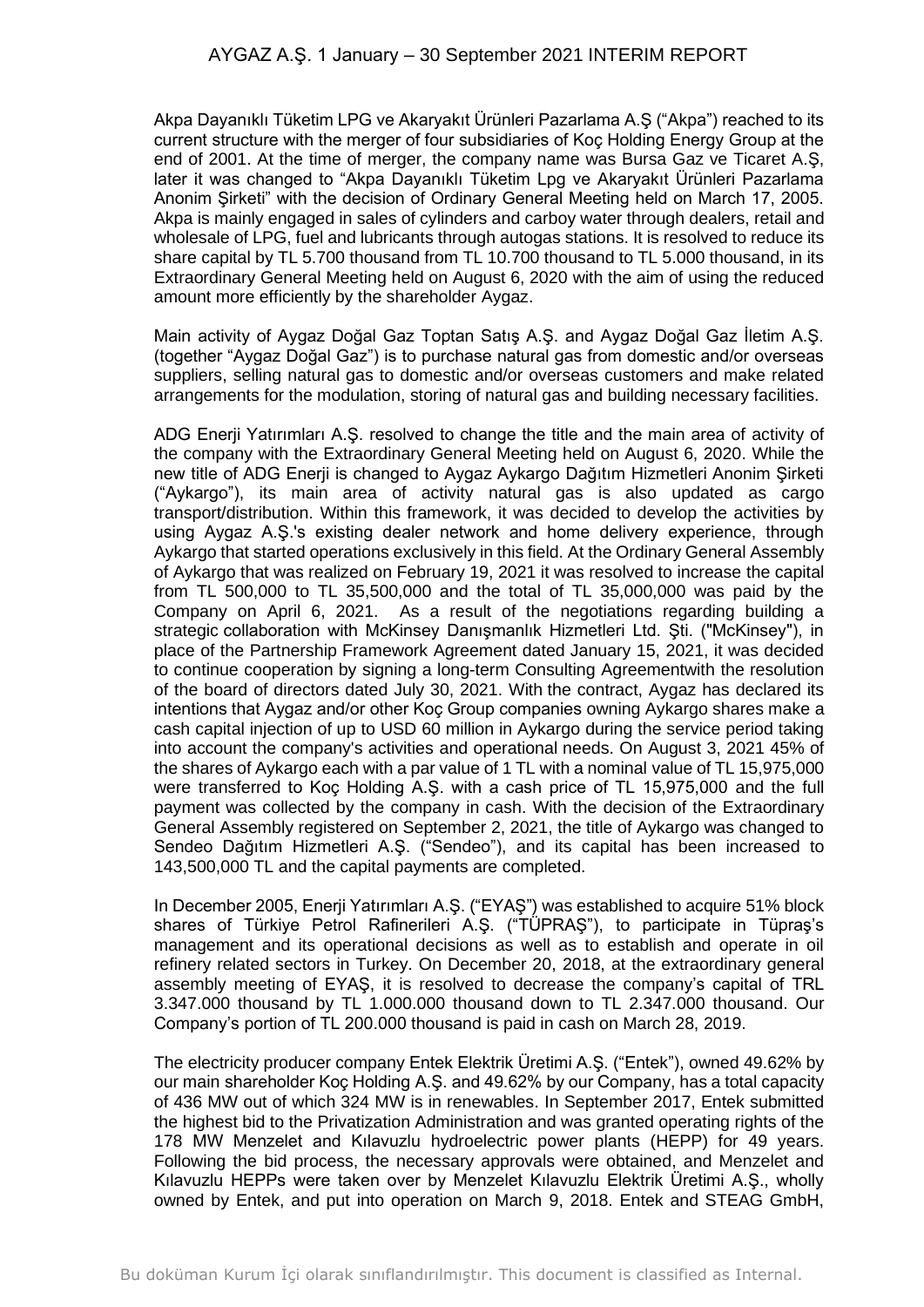which is the sole shareholder of the mentioned companies, signed a share purchase agreement for the acquisition of 100% shares of STEAG Rüzgar Süloğlu Enerji Üretim ve Ticaret A.Ş. and STEAG Turkey Enerji Yatırımları ve Hizmetleri A.Ş. which has a wind power plant with 60 MW installed capacity. The closing of the transaction took place on August 4, 2021 after the final approval and acquisition of permissions required with the payment of USD 58.9 million made to STEAG GmbH. . Consequently, Entek reached a total capacity of 436 MW with eight HEPPs in Kahramanmaraş, Karaman, Samsun and Mersin with capacity of 264 MW, one wind power plant with 60 MW installed capacity located in Edirne and one natural gas cycling plant with capacity of 112 MW in Kocaeli. Opet Aygaz Gayrimenkul A.Ş. was established on September 20, 2013 as a joint venture with 50% equal shares by the Company and Opet Petrolcülük A.Ş., which is the Company's business partner, operating in distribution of fuel products. Its main activity is to establish, purchase, operate and rent fuel and LPG stations. In the Extraordinary General Assembly that was carried out on June 22, 2017, it was decided to increase the capital from TL 150.000 thousand to TL 250.000 thousand.

Within the scope of the termination of the business partnership between Koc Group and UniCredit S.P.A on February 5, 2020, 100% of the shares representing Koç Finansal Hizmetler A.Ş (KFS) capital were transferred to Koç Group (Koç Holding, Koç companies, Koç Family, partnerships and related foundations controlled by Koç Family) in proportion to their shares in KFS; In addition, KFS's Yapı ve Kredi Bankası A.Ş. ("YKB") shares of 31.93% were transferred to UniCredit SPA and 9.02% to Koç Holding A.Ş. KFS's share in YKB decreased from 81.9% to 40.95%. Within this framework, the Company's share in KFS increased from 1.97% to 3.93%. Within the scope of termination of the business partnership between Koç Group and UniCredit in line with UniCredit's strategic goals, UniCredit made a termination payment of TL 22.421 thousand to the Company on February 6, 2020.

#### **Abroad Activities:**

Aygaz UK London Branch: After evaluating similar practices and developments in the industry, Aygaz opened a branch office (Aygaz UK) in London in 2019 to engage in LPG trade with the aim of increasing trade volume with third parties in international markets, supporting the company's import, export and transit operations by monitoring the opportunities in global markets more closely, and creating additional value from the supply chain. Aygaz UK continues its operations within this framework.

Bangladesh Investment: In line with Company's growth strategy abroad, on 5 March 2019, it was announced that Share Purchase Agreement was signed between Aygaz A.S and United Enterprises & Co. Ltd.('Seller'), where Aygaz A.Ş. shall buy 50% of the shares of United LPG Ltd of United Enterprises & Co. Ltd., in order to establish a partnership and to make the necessary investments with United Group in Bangladesh based on the principles of equal management and to operate in LPG supply, filling and distribution in the Bangladesh market. With the fulfillment of all the conditions precedents set forth in the Share Purchase Agreement, the transfer of shares and payment are completed, following the payment of 50.000.000 Taka (approximately 605.000 USD) to the Seller in cash and in advance.

With the resolution taken by our Board of Directors on July 1, 2021; it has been decided to increase the capital of United LPG Ltd. from 100,000,000 Bangladesh Taka ("BDT") to 1.120.000.000 BDT (approximately 12,000,000 USD) and our Board of Directors resolved to participate in the capital increase and 510,000,000 BDT (approximately 6,000,000 USD) corresponding to our 50% share is paid in cash on July 8, 2021.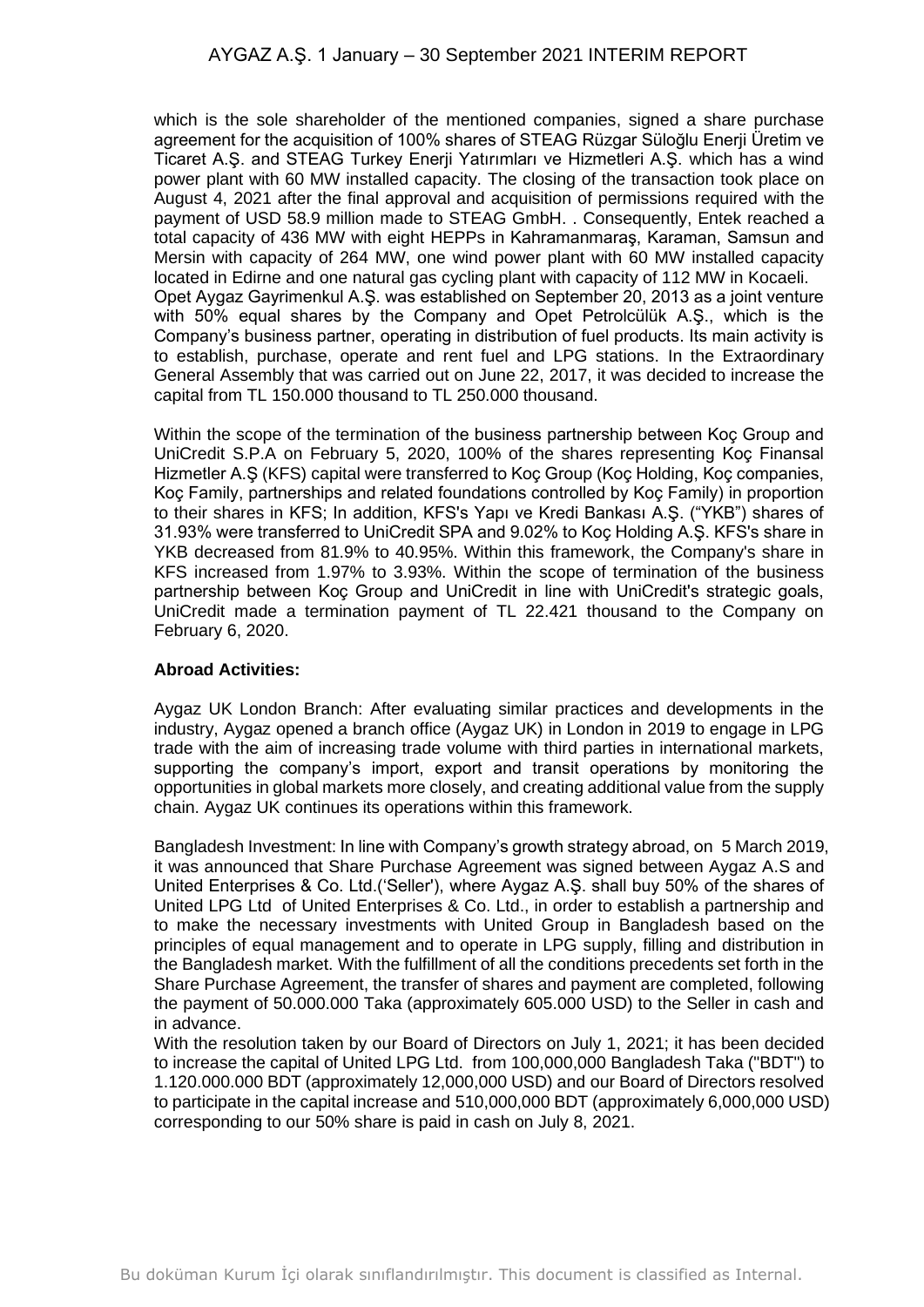# **LEGAL AND ECONOMIC DEVELOPMENTS IN LPG MARKET**

Energy Market Regulatory Authority (EMRA) published the cumulative sector report as of August 2021. According to the report, Turkey's total sales amounted to 2.595.282 tons staying close to levels of the same period last year. (August 2020: 2.561.989 tons)

## **MARKET-SALES-PRODUCTION**

As of the end of September 2021, Aygaz continued its leading position in the market and total LPG sales reached 1,689 thousand tons, 10,170 million TL consolidated revenue was obtained.

Aygaz's cylinder LPG sales are 221 thousand tons and autogas sales are 515 thousand tons that sums up to domestic retails sales of 763 thousand tons together with bulk sales. LPG exports and transit sales constitute a significant portion of our company's overseas sales revenue and have reached to 404 thousand tons and 239 million USD revenue was obtained for the first nine months of 2021. (2020 nine months: 370 thousand tons - 124 million USD)

Aygaz UK's transaction volume, which affected the turnover in the first nine months, was 234 thousand tons with a turnover of 142 million USD.

Cylinder, small bulk gas tanks, valves, pressure regulators and similar items used in LPG sales, distribution and consumption are produced within our company. The first nine months of the 2021 with device exports, 8.5 million USD foreign exchange entry was accomplished. (2020 nine months: 9.8 million USD)

## **INVESTMENTS**

Under the investment plan for 2021, total amount of investments regarding renovation of cylinders used in the LPG delivery, modernization and renovation of the facilities and autogas stations has reached 115.8 million TL in nine months period. (2020 nine months: 54.8 million TL)

## **RESEARCH AND DEVELOPMENT ACTIVITIES**

In the first nine months of 2021, total 8.6 million TL was spent for research and development activities.

# **EMPLOYEES**

For the first nine months of 2021, average number of employees working under Aygaz Group was 1,396. (For the first nine months of 2020: 1,300)

A Collective Group Labor Agreement was signed between the Turkish Employers Association of Metal Industries (MESS), the employers union in the metal industries of which the company is a member, and the Turkish Metal Union on January 29, 2020 to be valid for the period from September 1, 2019 to August 31, 2021 covering the workers at the Gebze plant. Discussions are still going for the new period.

The Collective Labor Agreement between the Seafarers' Union of Turkey and seamen working on vessels is signed on February 18, 2021 for the 01.01.2021 – 31.12.2022 period.

Provisions for seniority pay and leave obligations as of 30 September 2021, totaled 69,260 thousand TL.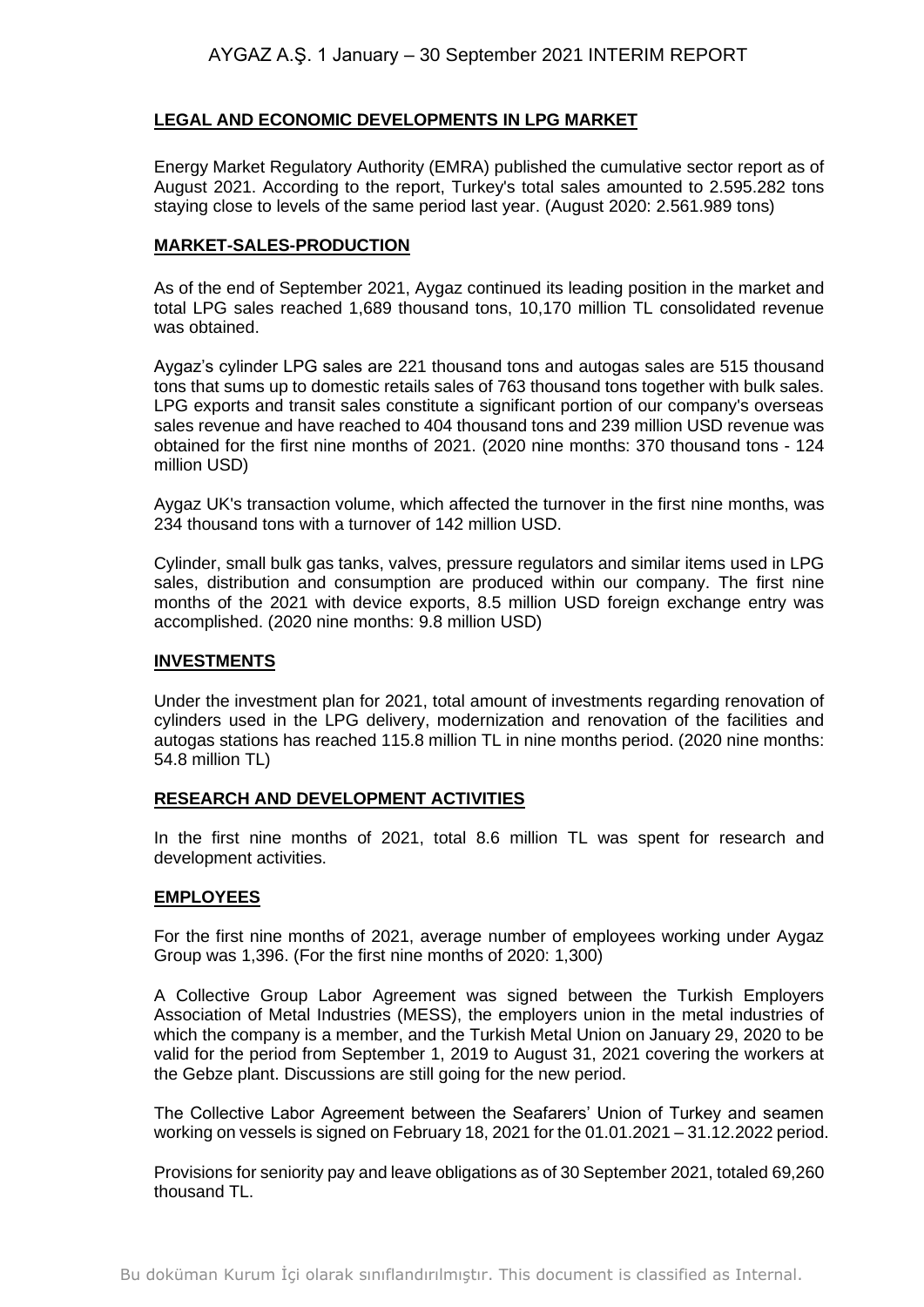# **LEGAL DISCLOSURES**

## **Lawsuits and Sanctions**

There are no lawsuits against the company that may affect its financial position and activities and there are no administrative or legal sanctions imposed on the company or the members of its managing body violation of any legal provision.

## **Public Audits and Special Audits**

In addition to the company's internal audits, Ministry of Finance, Ministry of Customs and Trade and other regulatory and supervisory organizations have also requested various documents and information, and ordinary and limited audits have been conducted. Regarding the administrative process that was initiated by EMRA in association with the product audits conducted at 4 plants in 2013, administrative decisions including the revoking of licenses, administrative fines and sequestration were made by EMRA; the storage licenses of four plants cancelled within this scope were reinstated in a short period upon the applications filed. Because of the administrative sanction decisions made by EMRA after these audits, the Company has filed lawsuits for cancellation of administrative actions as well EMRA filing lawsuits for sequestration of which the relevant administrative processes and lawsuits are still ongoing. The 4 lawsuits filed by EMRA against the Company demanding sequestration have resulted in our favor on the ground that that no investigation was opened and penalty is not applied by inspection.

As a result of the investigation initiated by EMRA based on this decision, there are administrative fines from the minimum amount adding up to 750.000 TL in total against 2 of our facilities related to the same process on July 22, 2020, August 4, 2020 and January 7, 2021.

# **KEY FINANCIAL INDICATORS**

As of September 30, 2021, some basic indicators as compared to prior periods are as follows.

|                                | 1 Jan – 30 Sep 2021 | 1 Jan – 30 Sep 2020 |
|--------------------------------|---------------------|---------------------|
| Gross Profit Margin            | 9%                  | 9%                  |
| <b>Operating Profit Margin</b> | 4%                  | 3%                  |
| Net Profit Margin              | 5%                  | $-1\%$              |
|                                | 30 September 2021   | 31 December 2020    |
| <b>Current Ratio</b>           | 1.05                | 1.18                |
| Net Fin. Liability/Equity      | 23%                 | 26%                 |

# **GENERAL ASSEMBLY**

Agenda for the Ordinary General Assembly Meeting which is held on March 31, 2021 and the list of attendants were published at the website, [www.aygaz.com.tr.](http://www.aygaz.com.tr/) Details of the main items on the agenda were: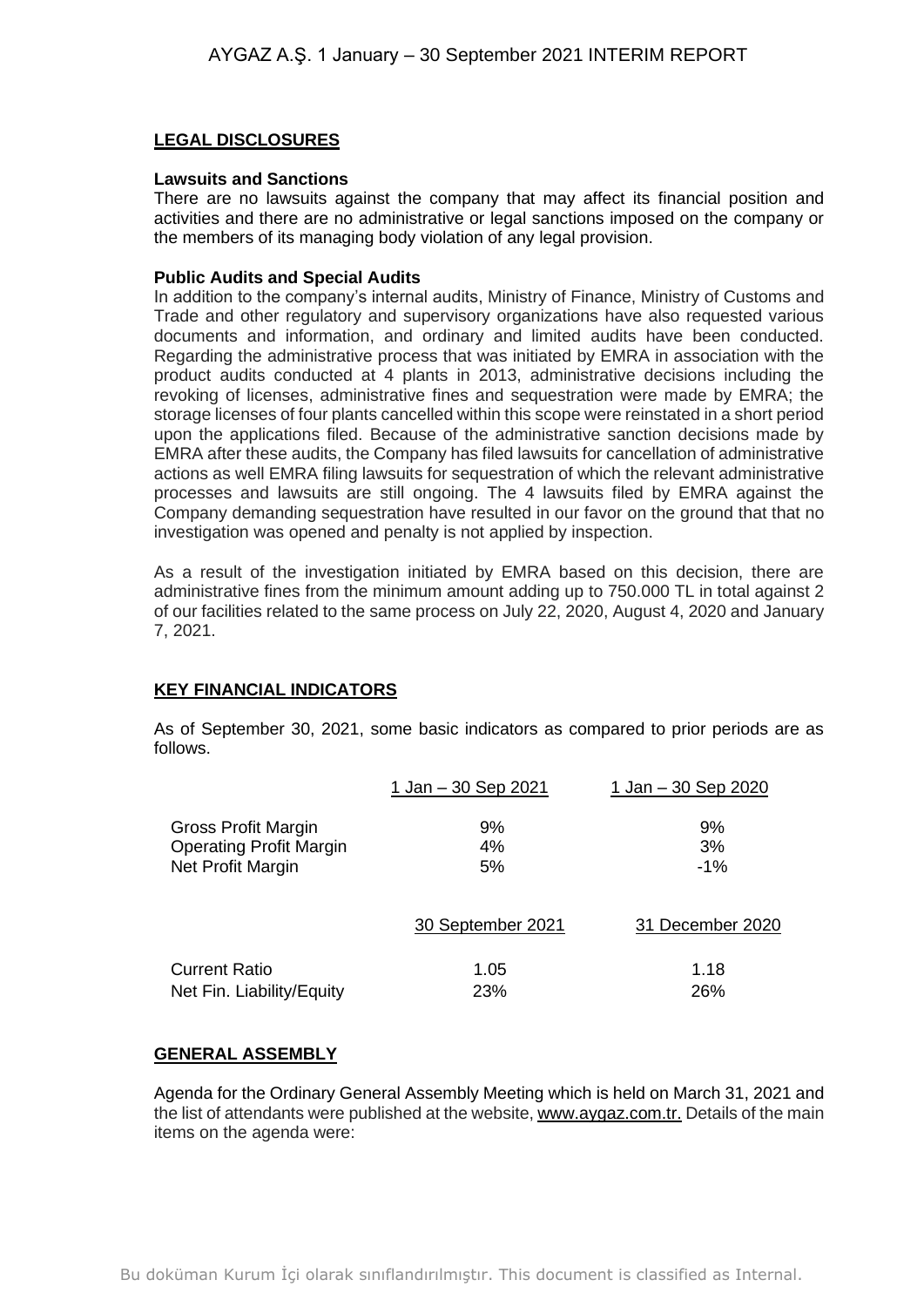## **Board of Directors**

Board of Directors has been elected as Mustafa Rahmi Koç, Mehmet Ömer Koç, Alexandre François Julien Picciotto, Dr. Bülent Bulgurlu, Levent Çakıroğlu, Yağız Eyüboğlu and independent members has been elected as Kutsan Çelebican, Kemal Ege Cansen and Dr. Şadan Kaptanoğlu Dikici.

## **Dividend Payment and Profit Distribution**

Upon review of these financial statements and Aygaz A.Ş.'s accounting records kept in accordance with the provisions of Tax Procedure Law (TPL), we have ascertained that the financial statements prepared in accordance with TFRS indicate TL 24,889,000.00 net loss for the reporting year and TL 288,855,078.84 net profit from its fiscal year activities according to TPL records;

Accordingly, it has been resolved that setting aside 5% general legal reserves for 2020 as required under article 519 of the Turkish Commercial Code would not be required since the amount of general legal reserve in TPL records has already reached 20% of the capital as of 31.12.2020,

We have also ascertained that the donations in the amount of 3,039,229.36 added to the net loss of TL 24,889,000.00 amounted to a net period loss of TL 21,849,770,64 with added donations and resolved that the net period loss of TL 24,889,000.00 to be offset from retained earnings.

The financial statements according to the TPL records indicate a net distributable profit of TL 288,855,078.84.

In compliance with the Capital Markets legislation, Article 17 of the Company's Articles of Association, and the Company's Profit Distribution Policy approved by the shareholders at the General Assembly meeting on March 31, 2014, and taking into consideration the market expectations, the Company's long-term strategies, investment and financing policies, profitability and cash position, profit distribution is proposed as follows:

- TL 150,000,000.00 to be paid to shareholders as dividend,
- TL 13,500,000.00 to be set aside as general legal reserve

and the total amount of TL 150,000,000.00 as the sum of dividends to be paid to the shareholders fully in cash.

Upon the General Assembly's acceptance of the profit distribution proposal detailed above, it has been resolved that TL 150,000,000.00 for dividends payable to the shareholders and TL 13,500,00.00 for general legal reserves be paid out from retained earnings of TL 1,586,794,000.00 according to TFRS after the abovementioned deduction, and from other current year based on our TPL records;

The balance of TL 125,355,078.84 to be retained as extraordinary reserves after TL 150,000,000.00 is paid to shareholders as dividends and TL 13,500,000.00 is retained for general legal reserves from the current year earnings based on our TPL records;

• A gross=net cash dividend at the rate of 50.0000% and in the amount of TL 0.5000 per share with a nominal value of TL 1 to be paid out to fully obligated corporations and our limited taxpayer shareholders who earn dividends through an office or a permanent representative in Turkey;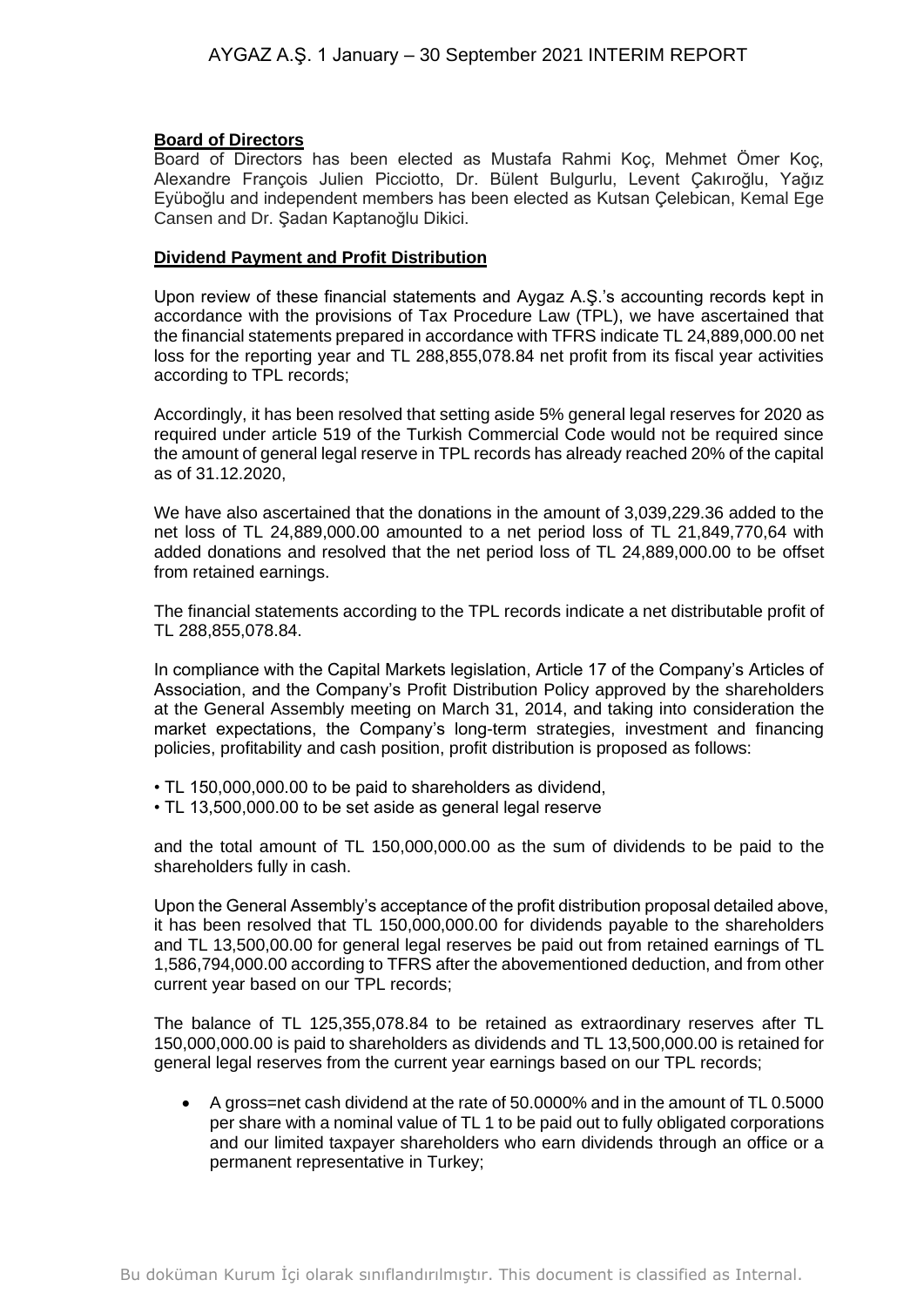• A gross cash dividend at the rate of 50.0000% and the amount of TL 0.50000 per share with a nominal value of TL 1, and net 42.50000% and net amount of TL 0.42500 to be paid out to other shareholders;

and dividend payout to start on April 7, 2021.

## **Dividend Policy:**

Our Company's dividend policy is disclosed as below in Corporate Governance Principles Compliance Report and company website.

"The Company distributes profit in accordance with the provisions of the Turkish Commercial Code, the Regulations on Capital Markets, Tax Laws and other related laws and regulations, and within the framework of the pertinent article of the Company's Articles of Association. In line with Corporate Governance Principles, a balanced and consistent policy is adopted as regards the interests of both shareholders and the Company.

In principle, as long as related regulations and financial resources allow, taking into consideration our long-term company strategies, investment and financing policies, profitability and cash position, and provided it can be covered from the legally registered profit for the fiscal year, a minimum 50% of the distributable profit calculated in accordance with Capital Markets Regulations is distributed as cash and/or bonus shares.

Distribution of profit is aimed at being paid out at the latest within one month subsequent to the General Meeting of Shareholders; the date of distribution is resolved at the General Meeting. In the event the General Meeting of Shareholders passes a resolution or authorization is granted, the Board of Directors may take a decision for the distribution of profits on an installments basis in line with Capital Markets Regulations.

According to the Articles of Association of the Company, the Board of Directors may distribute an advance on dividends, provided it has been authorized to do so by the General Assembly and there is compliance with Capital Markets Regulations."

#### **Donations and Supports:**

Donation and Sponsorship Policy that was accepted by the resolution of the Board of Directors on March 8, 2021 and Company's donation of 3,039,229.36 TL to foundations and associations with the purpose of the social relief in 2020, are submitted to the information of the shareholders. It was decided by the General Assembly that the maximum amount for donations in 2021 to be as 0.3% of the revenues of the previous year.

#### **Other:**

It was accepted by the General Assembly to;

- amend the 6<sup>th</sup> article titled "Capital" of the Company's Articles of Association on the extension of the validity period of authorized capital limit with the permits of the Capital Market Board numbered E-29833736-110.04.04-1503 and dated February 8, 2021 and Ministry of Trade numbered E-50035491-431.02-00061561334 and dated February 17, 2021.
- elect PwC Bağımsız Denetim ve Serbest Muhasebeci Mali Müşavirlik A.Ş. as the independent auditor for the review of 2021 financial reports and to fulfill all other obligations within the scope of related regulations in the Law.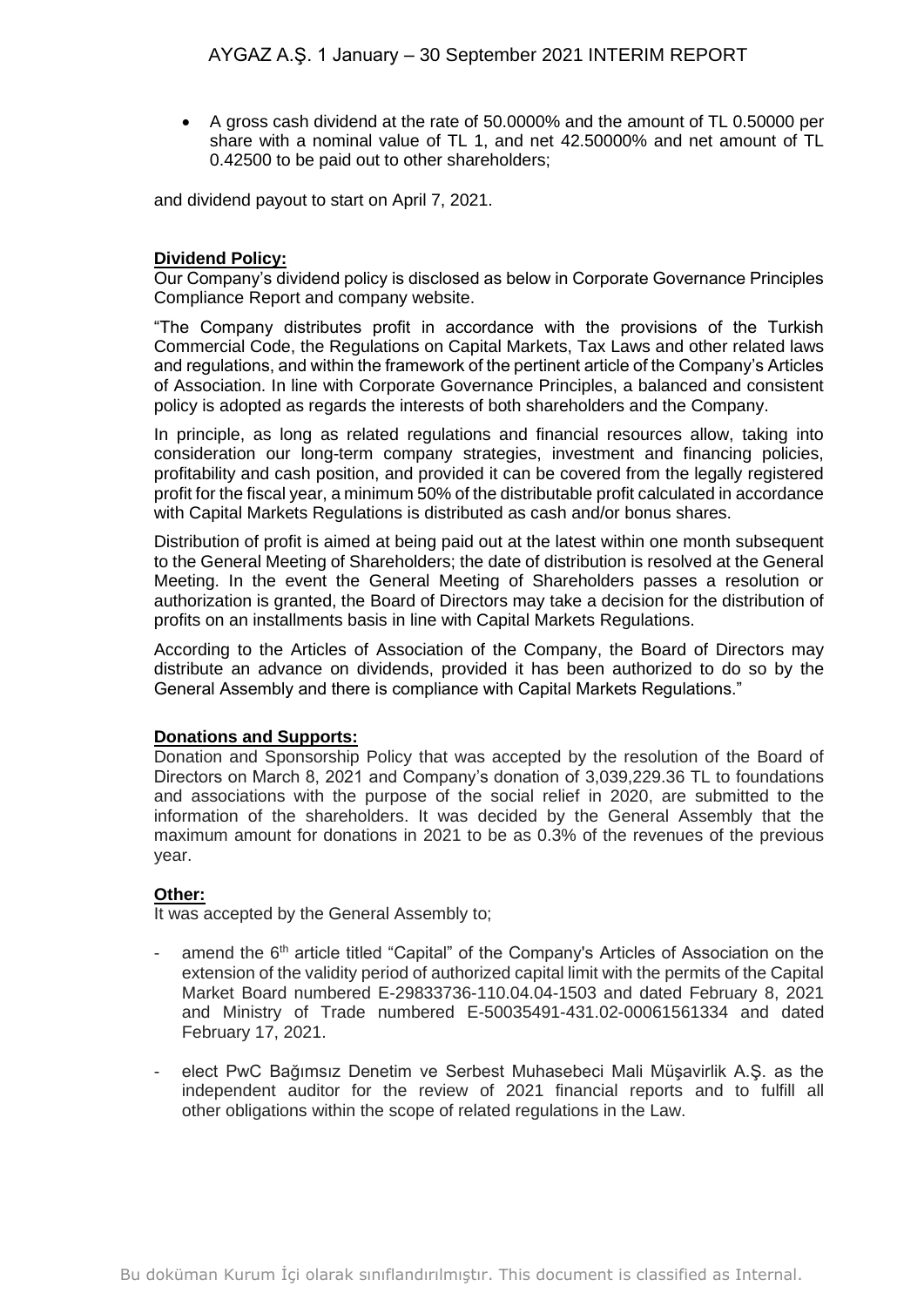## **NATURE AND AMOUNT OF ISSUED CAPITAL MARKET INSTRUMENTS**

In order to meet the financing needs that our company activities require;

Within the issuance limit of TL 300,000,000 that was approved by Capital Markets Board's decision no. 63/1427 dated December 13, 2018.

(i) Issuance of long-term bonds (TRSAYGZ62110 ISIN) with 728-day maturity, variable interest, with a spread of 65 basis points over 3MTRLIBOR reference rate, principal payment on June 18, 2021, was finalized at TL 90,000,000; the settlement was completed on June 21, 2019. For the bonds in the amount of TL 90,000,000, the Company entered into an "interest rate swap" and fixed the rate. The principal redemption and the last coupon payment dated June 18, 2021

(ii) Issuance of long-term bonds (TRSAYGZ82118 ISIN) with 728-day maturity, variable interest, with a spread of 55 basis points over 3MTRLIBOR reference rate, principal payment on August 4, 2021, was finalized at TL 80,000,000; the settlement was on August 7, 2019. For the bonds in the amount of TL 80,000,000, the Company entered into an "interest rate swap" and fixed the rate. The principal redemption and the last coupon payment dated August 4, 2021.

In order to meet the financing needs that our company activities require;

Within the issuance limit of TL 500,000,000 that was approved by Capital Markets Board's decision no. 26/763 dated May 20, 2021.

The sale transaction of bonds with ISIN code TRSAYGZ62318, 720 days term, 3 months coupon payments, floating interest with 140 bps over the benchmark BIST TLREF and principal payment at maturity date of 22.06.2023, was completed on 01.07.2021. The final issuance amount is realized as TRL 100.000.000, and the value date of the issuance is realized as 02.07.2021. The first coupon dated September 30, 2021 was paid at TL 5,117,499.86 and the interest rate for the first coupon payment was set at 5.1175%.

# **CREDIT RATING**

Our company's credit rating process carried out by JCR Eurasia Rating has been completed and following ratings has been assigned; the Long-Term National Rating "AA+ (Trk) / (Stable Outlook)", the Short-Term National Rating "A-1+ (Trk) / (Stable Outlook)", the Long-Term International (foreign and local currency) Rating "BB / (Stable Outlook)" and the Short-Term International (foreign and local currency) Rating "B / (Stable Outlook)".

Aygaz received a long term rating of (TR) AAA and a short term rating of (TR) A1+ and outlook as stable on July 1, 2016, June 22, 2017, June 22, 2018, June 21, 2019 and June 22, 2020 previously from SAHA Corporate Governance and Credit Rating Services.

#### **CORPORATE GOVERNANCE PRINCIPLES COMPLIANCE**

Aygaz is aware of the benefits and importance of Corporate Governance Principles in terms of companies and capital markets. Compliance with international standards, creating sustainable shareholder value, securing funding from foreign markets and achieving consistent growth are very important in today's increasingly globalizing world. In this respect, corporate governance also contributes significantly toward improving management quality, mitigating and better managing risks, and enhancing the company's reliability and reputation in financial and capital markets.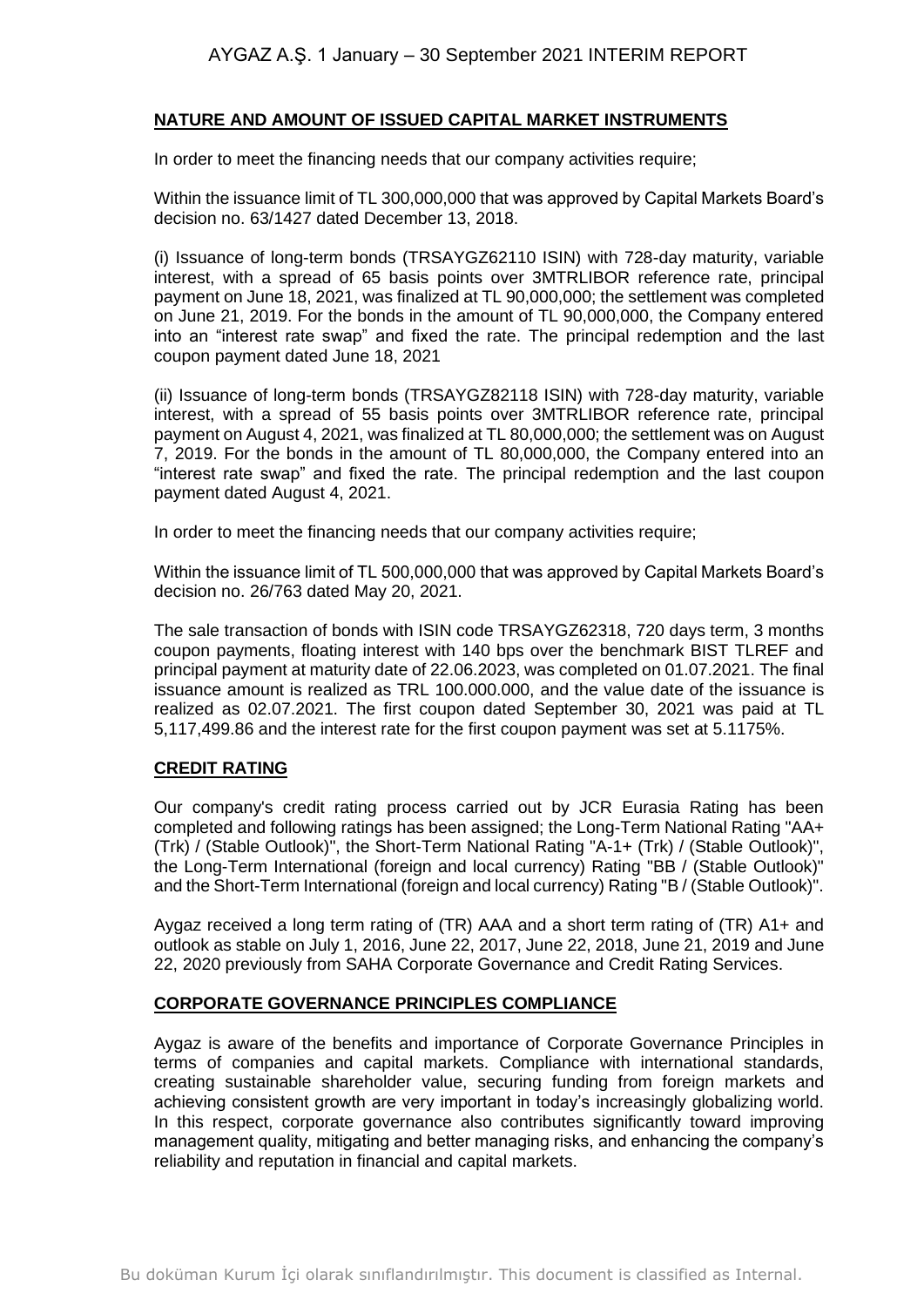In addition to achieving full compliance with the mandatory principles of the Corporate Governance Communiqué No: II-17.1, in effect in 2020, Aygaz has complied with a majority of the nonmandatory principles. Even though the company aims to fully comply with the non-mandatory Corporate Governance Principles, full compliance has yet to be achieved due to the difficulties regarding implementation of some principles, the current debate on both domestic and international platforms toward their adoption and some principles failing to align with the existing structure of the market and the company. With the work ongoing regarding the principles that have yet to be implemented, adoption of these principles will be duly considered upon completion of the administrative, legal and technical infrastructure work that would contribute to the company's effective management.

The Corporate Governance practices in 2020 have been carried out in compliance with the Capital Markets Law that includes Capital Markets Board (CMB) regulations on corporate governance principles and the communiqués pursuant to this law. Prior to the general assembly meeting, independent board members were nominated and publicly announced, and general assembly meeting was organized with due process. At the Ordinary General Assembly Meeting in 2020, members of the Board of Directors were elected, and in the ensuing process the Board committees, which currently functions effectively, were formed in accordance with regulations. Remuneration policy was determined for Board members and senior executives and presented to the shareholders at the general assembly meeting. Through the information document prepared for the General Assembly, information mandated by the principles, such as privileged shares, voting rights, organizational changes, résumés of the nominees for Board membership, remuneration policy for the Board of Directors and senior executives as well as all reports and information that must be drafted and disclosed about related parties were made available for investors three weeks prior to the General Assembly meeting. The corporate website and annual report were also reviewed and necessary changes were made toward full compliance with the principles.

Necessary work will be carried out for full compliance with the principles by considering legislative developments and implementations in the upcoming period. Our Company has not been exposed to any conflicts of interest due to lack of full compliance with the nonmandatory principles.

The 2020 Corporate Governance Compliance Report (URF) and Corporate Governance Information Form (KYBF), prepared in accordance with CMB's resolution no. 2/49 dated January 10, 2019 and approved by Aygaz A.Ş. Board of Directors, are disclosed to public on the Public Disclosure Platform.

Aygaz A.Ş. demonstrates the importance of complying with corporate governance principles and its commitment to implementing them as a continuous and dynamic process by receiving Corporate Governance Rating scores and remaining in the Corporate Governance Index. Operating in Turkey under license from the Capital Markets Board (CMB) to conduct corporate governance rating activities, Saha Kurumsal Yönetim ve Kredi Derecelendirme Hizmetleri A.Ş. updated the Corporate Governance Rating of Aygaz A.Ş. as 9.50 on June 21, 2021. Corporate Governance Rating Score is determined under four main categories weighted by different degrees within the framework of the CMB resolution regarding the issue. The increase in the score were noted in the main topics "Public Disclosure and Transparency" and "Board of Directors". Improvements such as forming a Donation and Sponsorship Policy and making it public, effective works of Corporate Governance Committee and the fact that the loss, which the Board members may cause to the company for the failings during their performance of duties, is covered by insurance was included in the annual report and disclosed to the public on the Public Disclosure Platform (PDP) were evaluated as positive developments. With its current corporate governance rating, Aygaz has been one of the companies to hold the highest corporate governance scores in Turkey as of the rating date.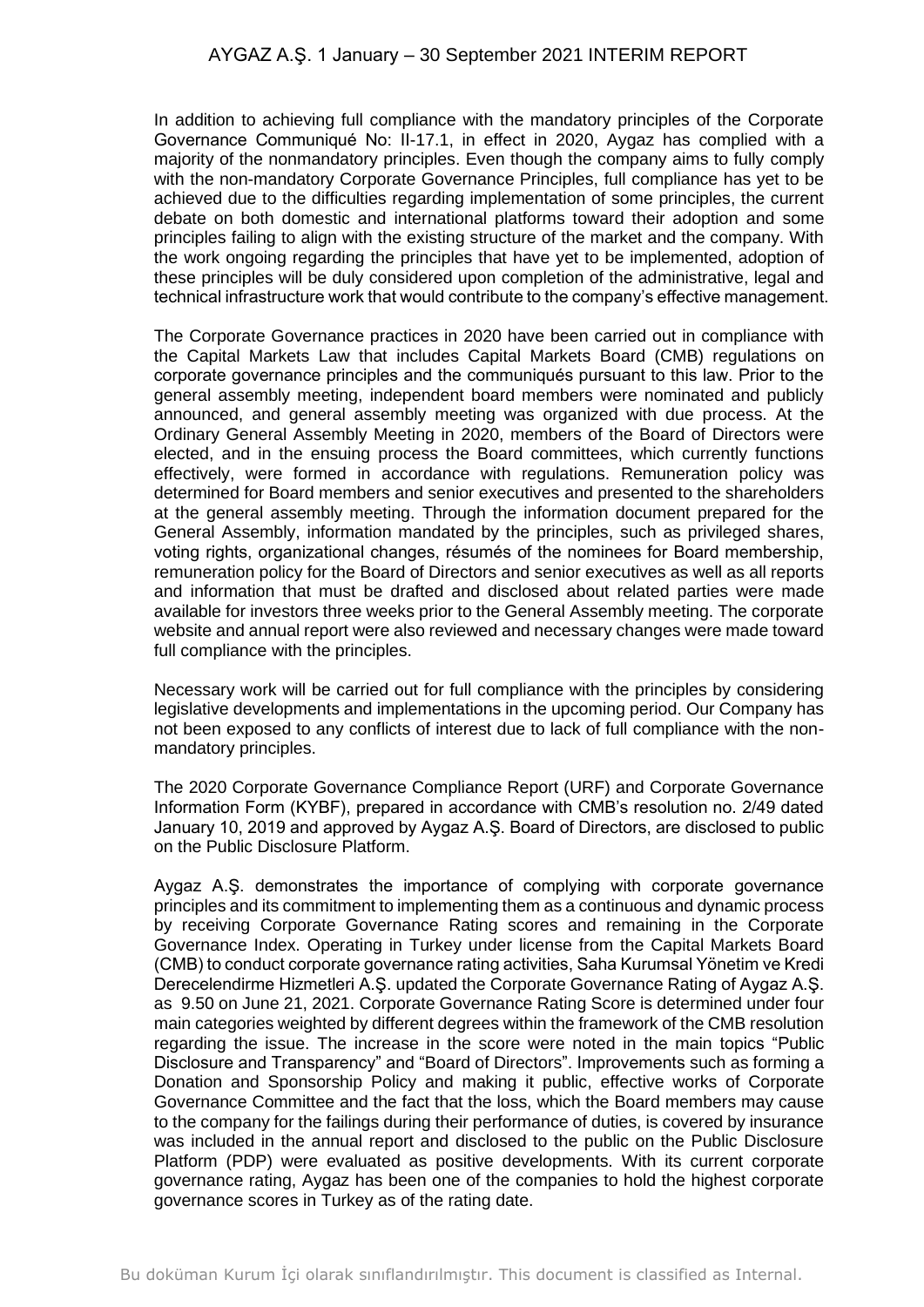The sub-section ratings are confirmed as follows:

| Sub-sections                       | Weight | Rating |
|------------------------------------|--------|--------|
| <b>Shareholders</b>                | 0.25   | 95.83  |
| Public Disclosure and Transparency | 0.25   | 94.86  |
| <b>Stakeholders</b>                | 0.15   | 99.51  |
| <b>Board of Directors</b>          | 0.35   | 92.44  |
| Total                              | 1.00   | 94.95  |

Corporate Governance Rating Report can be accessed at our company website.

In order to renew the existing corporate governance rating agreement between our company and SAHA Kurumsal Yönetim ve Kredi Derecelendirme Hizmetleri A.Ş., a new agreement valid for two years was signed on February 21, 2020.

# **SUSTAINABILITY PRINCIPLES COMPLIANCE**

Aygaz follows the best sustainability practices closely, including the ones laid out in the CMB's Sustainability Principles Compliance Framework and conducts activities to adopt the generally accepted best practices in this field to the extent possible. Many of the topics that Aygaz manages as part of its sustainability efforts correspond to the principles stated in the "Sustainability Principles Compliance Framework" introduced by the Capital Markets Board (CMB) in 2020. Accordingly, Aygaz A.Ş. has achieved compliance with the majority of the principles stated in the non-mandatory "Sustainability Principles Compliance Framework" introduced by the CMB on a "comply or explain" basis. However, full compliance with all the principles has not been achieved yet due to the challenges in the implementation of some of these principles, uncertainties in the national and international arena, certain principles not fully aligning with the current structure of the company, and the fact that some compliance principles will be determined according to the findings of ongoing studies. Once the ongoing studies on the global practices that may contribute to the company's goal of creating sustainable value, the technical infrastructure development and data collection activities are finalized, the company aims to work toward implementing the principles that have yet to be fully complied with.

Aygaz has been listed in the BIST Sustainability Index since 2018.

Aygaz 2020 Sustainability Report that includes information regarding Aygaz's sustainability implementations and performance has been made public via our company's website. (www.aygaz.com.tr)

# **RISK MANAGEMENT**

Risk management is applied in accordance with international standards and practices as well as policies approved and strategic targets set by the Board of Directors, taking into consideration feedback from departments and Executive Committee in particular. Given the financial, operational and legal risks encountered due to the nature of the industry, risks are managed -within the framework of corporate risk management- with an integrated, holistic, systematic and proactive approach along with risk assessments spread across the company and updated with the processes. To maintain and increase market value, the company aims to identify and manage risks, and to take advantage of opportunities at the same time. With effective corporate risk management in place, developing shared perspectives and strategies across the company remains the focus point.

Financial risks arising from uncertainties and fluctuations in foreign exchange, interest rates, liquidity and commodity prices are identified and evaluated and when necessary, relevant instruments are used to mitigate risks. Foreign exchange risks originate from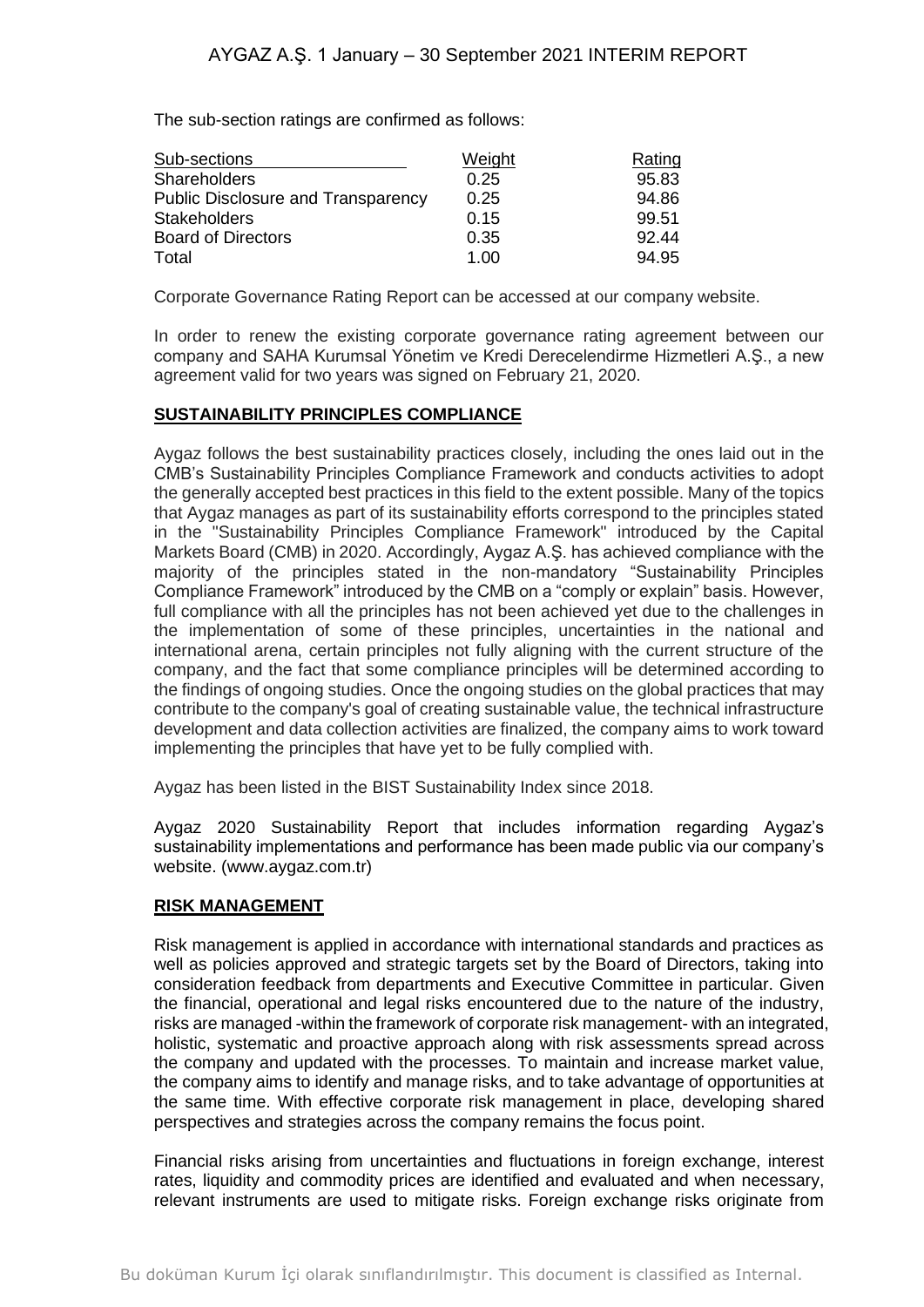purchases in foreign currencies regarding business activities or loans utilized in foreign currency for liquidity purposes. This risk is mitigated by the "natural hedge" that is created by reflecting exchange rate fluctuations on product sales prices and the foreign exchange position exposed to currency risk after the inventory within the said natural hedge is closely monitored and effectively managed. The risks are restricted and kept within targeted limits by forward or derivative transaction agreements when necessary. The interest rate risk shows its effects on rate- sensitive assets and liabilities. The negative effects of interest rate risk are eliminated balancing financial debts in terms of fixed/variable interest rates and short term/long term maturities.

Liquidity risk is managed by closely monitoring current and projected cash flows and ensuring maturity match between assets and liabilities. Net working capital is closely monitored to preserve short-term liquidity, and sufficient level of cash and cashlike assets are maintained against potential capital market fluctuations. Consequently, working capital needs and liquidity risks are minimized. The company's policy is to manage longterm liabilities with fixed-interest rates with flexible structures and to hedge the potential interest rate risks through derivative instruments. Available cash and non-cash credit lines are determined with the banks. In terms of commodity risks, derivative transactions are performed on inventory retained for natural hedge in order to limit the impact of price fluctuations in international markets.

Given its broad range of activities, Aygaz's receivables are spread across different industries and geographical regions through numerous dealers and customers. Concentrating on a specific field or a customer is avoided. Commercial receivables are monitored closely with regular reporting and assessments, taking care to keep customer credit risk exposure arising from commercial receivables within approved limits. The company acts diligently to conduct business with counterparties with high credibility and to mitigate the existing risks with collaterals.

Collaterals (letters of credit and guarantee performance bonds, pledges, etc.) are held to mitigate collection risks and risks are checked on transaction basis and the said collaterals are followed systemically. Payments are received via banking systems. The use of various payment systems also helps facilitating the collections and reducing the risks.

In terms of capital risk, the company's objective is to carry out business with the most efficient capital structure that minimizes the cost of capital while creating value for its shareholders. The most significant indicators considered for this purpose are the ratios of Net Financial Debt/EBITDA, Total Financial Debts/ Equity, Current Ratio and Liquidity Ratio, as well as maturity structure of Financial Debt and Net Working Capital. With all these indicators within the required limits, Aygaz A.Ş. has the capital structure and debt capacity to conduct its business in a healthy manner. The Board of Directors is informed through the reports prepared by the management and presented to the Risk Management Committee periodically.

The Company's issued capital is TL 300 million is protected by main partnership capital that is TL 2,617 million as of September 30, 2021.

The Board of Directors also receives information about corporate risk management activities carried out within the scope of strategic planning and management processes through senior management and the Risk Management Committee. As part of updating and integrating the processes, Aygaz UK, the company's branch office in London was also assessed for operational risks, and a Risk Policy was updated including plans for potential risks in the processes. The risk framework was defined and risks were reviewed. Operational, legal and strategic risks are evaluated by related units and the decisions made by the executive management are monitored by the Board of Directors through this committee. The Board of Directors also receives information about corporate risk